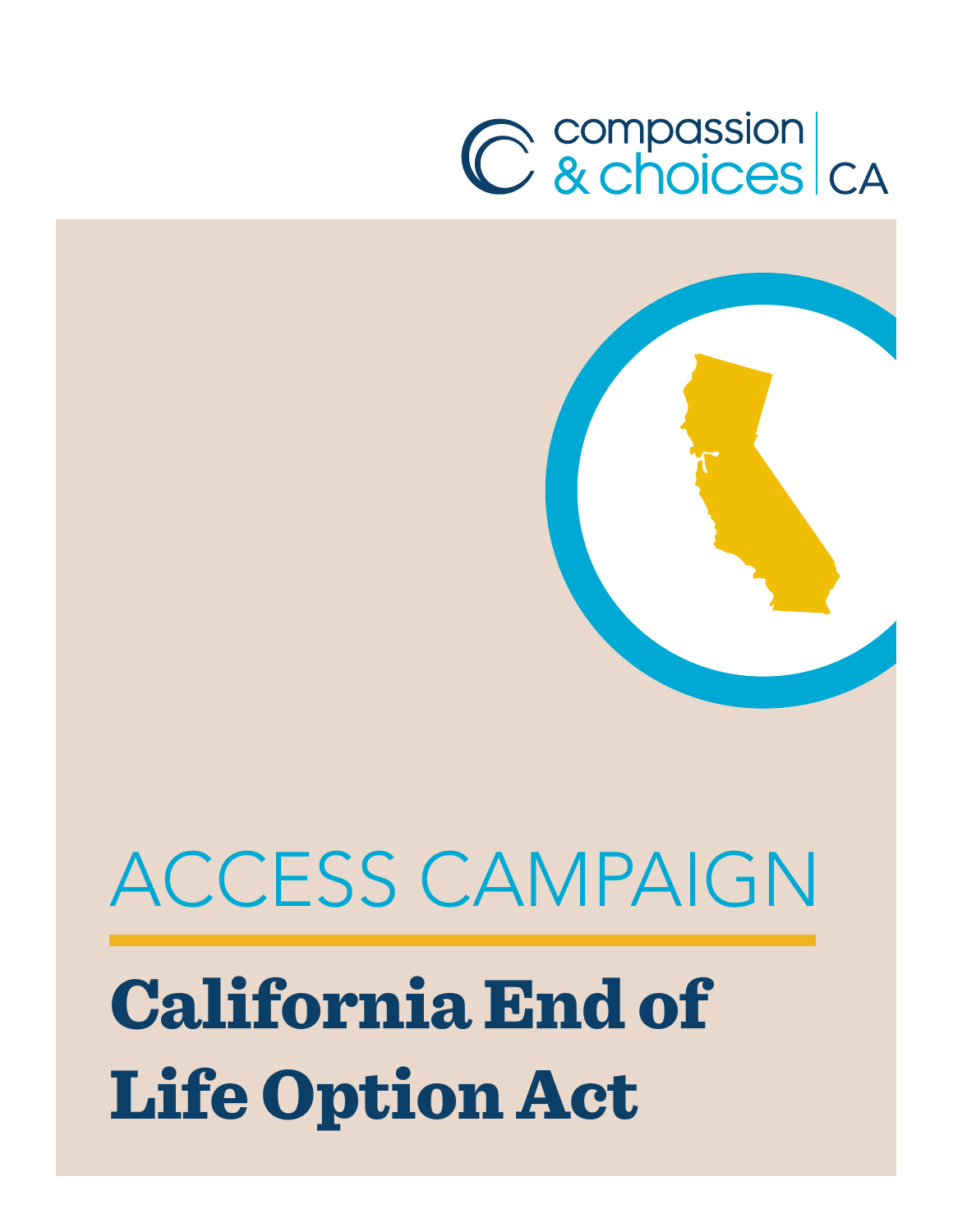## The Access Campaign

The California End Of Life Option Act was signed into law by Governor Jerry Brown on October 5, 2015 and went into effect on June 9, 2016. The law authorizes the practice of medical aid in dying for terminally ill, mentally capable adults. Passing the law was the first step. Now we have to support doctors and healthcare systems in honoring patient choices and educate Californians themselves so that everyone who is eligible and wants it has access to this option.

Compassion & Choices, the nation's oldest, largest and most active nonprofit working to improve care and expand options for the end of life, has more than 20 years experience helping to implement similar laws in Oregon (1997), Washington (2008), Montana (2009) and Vermont (2013). Based on this experience, we've launched the California Access Campaign:

- » To ensure that Californians understand their rights and can request the full range of end-of-life care options, including medical aid in dying.
- » To provide technical assistance and support to doctors so they will be able to provide the end-of-life care their patients want.
- » To provide support to healthcare systems so they adopt policies supportive of patient choice.

#### *IN A YEAR … A YEAR …*





Terminally Ill Californians Will Ask Their Doctors Terminally Ill Californians Will Ask Their Doctors About Medical Aid in Dying as an End-of-life Option About Medical Aid in Dying as an End-of-life Option Terminally Ill Californians Will Ask Their Doctors About Medical Aid in Dying as an End-of-life Option About Medical Aid in Dying as an End-of-life Option Terminally Ill Californians Will Ask Their Doctors



#### *THE STATE OF CALIFORNIA HAS … THE STATE OF CALIFORNIA HAS … THE STATE OF CALIFORNIA HAS … THE STATE OF CALIFORNIA HAS …*











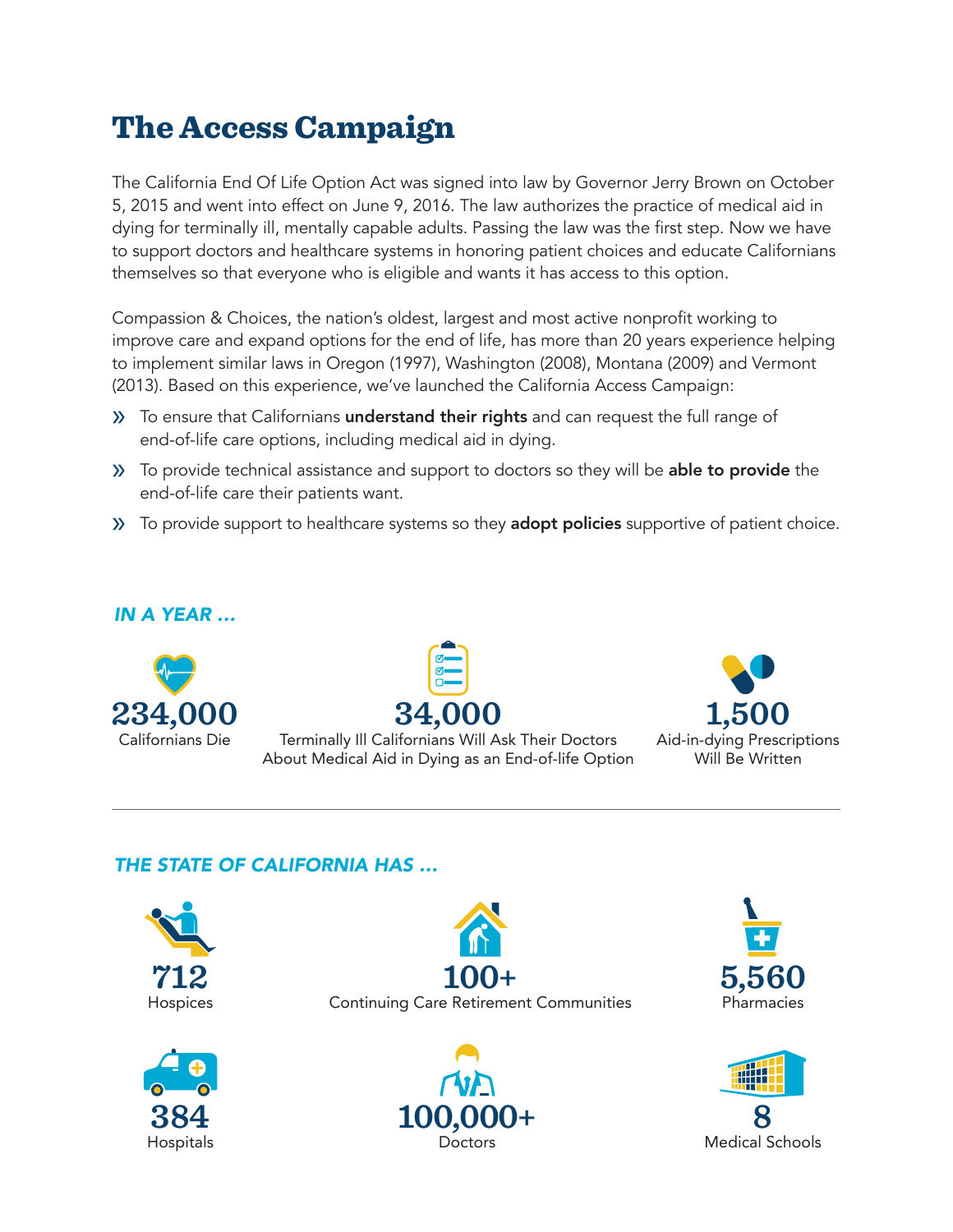## For Californians Facing a Terminal Illness

As part of its Access Campaign in California, Compassion & Choices has created a new website, [EndOfLifeOption.org](http://EndOfLifeOption.org) which is full of useful resources for Californians, including:

- » The one-of-a-kind [Find Care tool](http://endoflifeoption.org/find-care/) that can be used to see the range of end-of-life services at nearby medical centers simply by entering the Zip Code.
- » A video for terminally ill people and their familes who want to learn more about medical aid in dying and the California End of Life Option Act.
- » Answers to frequently asked questions about the California End of Life Option Act
- » Required state forms including a Patient's Request for Aid-in-Dying Drug, Final Attestation for Aid-in-Dying Drug and Interpreter's Declaration.

### For Providers and Healthcare Systems

The California Access Campaign can provide technical assistance to healthcare providers so they can more fully support their patients. It can be difficult to discuss a patient's terminal illness and death — but it is crucial for physicians and pharmacists to knowledgeably consult directly with patients and caregivers about end-of-life options, including medical aid in dying.

#### For doctors

Compassion & Choices provides **Doc2Doc**, a free, confidential telephone conversation with one of our medical directors. They are physicians with years of experience in end-of-life medical care including medical aid in dying. Call anytime at 800.247.7421 or email for information at [doc2doc@CompassionAndChoices.org](mailto:doc2doc%40compassionandchoices.org?subject=).

#### For pharmacists

Compassion & Choices' Pharmacist2Pharmacist service offers a free and confidential telephone conversation with a pharmacist in Oregon or Washington experienced with medical aid in dying. Call anytime at 503.943.6517 or email for information at [p2p@CompassionAndChoices.org](mailto:p2p%40CompassionAndChoices.org?subject=).

At its EndOfLifeOption.org website, Compassion & Choices also provides comprehensive resources for providers including:

- » A video for doctors who want to learn more about medical aid in dying and the California End of Life Option Act.
- » Answers to frequently asked questions about the California End of Life Option Act.
- » The current best practices on Clinical Criteria for Physician Aid in Dying and supplementary clinical information as published by the Journal of Palliative Medicine in December 2015.